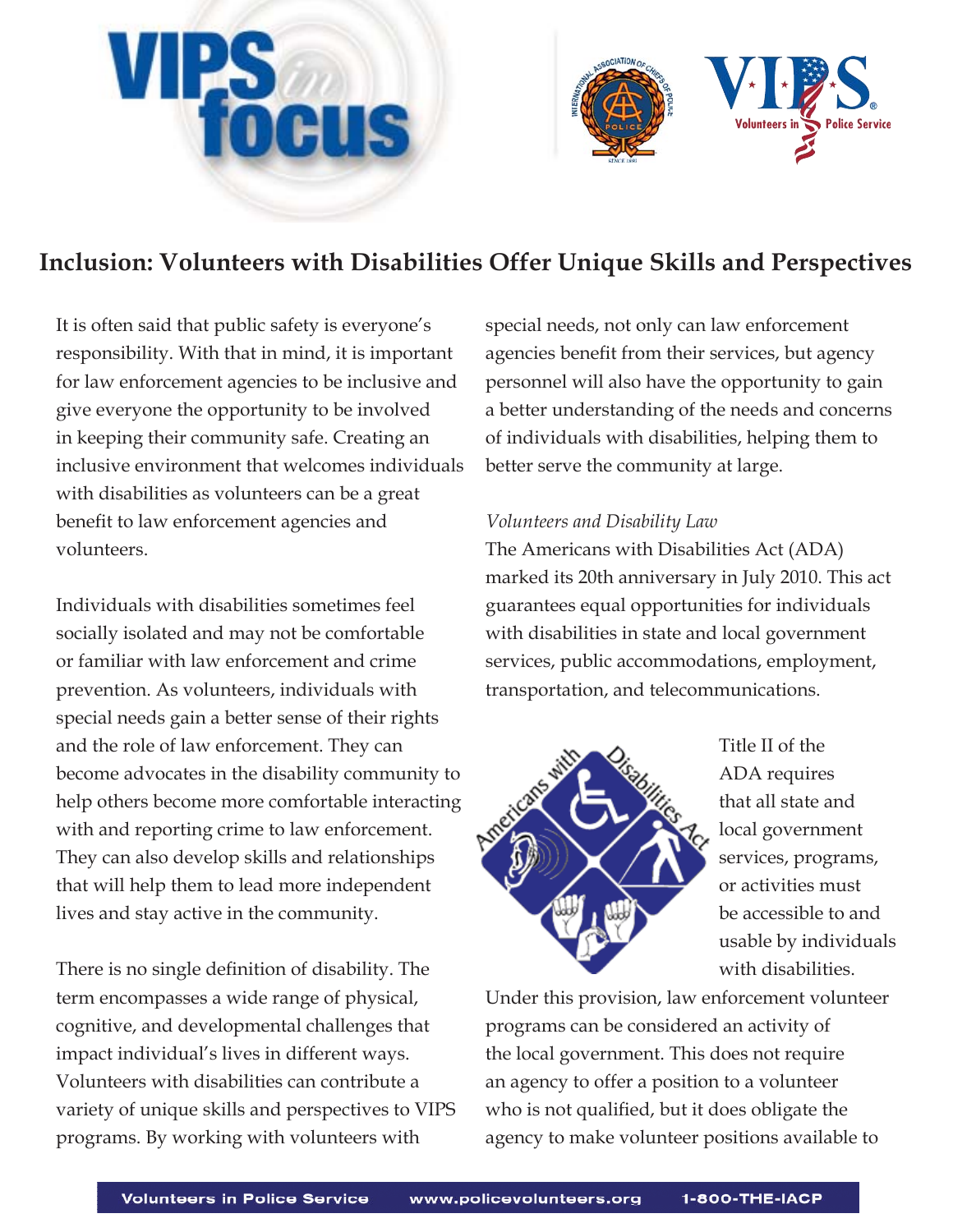### *Inclusion: Volunteers with Disabilities Offer Unique Skills and Perspectives 2*

individuals with disabilities who can complete the job functions with or without reasonable accommodations. As with all volunteers, it comes down to finding the right person for the right position.

#### *Accessibility and Accommodations*

The ADA states that public entities are not required to make accommodations that would result in undue financial or administrative burdens. However, the National Service Inclusion Project reports that nearly half of the accommodations that volunteers may need cost nothing, and those with costs associated have a great return on investment when considering the value of volunteers to the agency.

Given the ADA requirements for local governments, many law enforcement facilities will already meet accessibility guidelines for mobility, such as ramps, wide doorways, and automatic doors. However, there are other types of accommodations that may need to be considered depending on the needs of the volunteer. Some volunteers may need flexible schedule options or accommodations with communications and technology. Often simple things such as printing documents in large font, reading documents aloud, or providing a typed transcript of a presentation will be sufficient to help individuals with vision, hearing, or certain learning disabilities. With today's technology, many phones, computers, televisions, and websites are already accessible to users with a wide range of disabilities. Other pieces of equipment, such as assisted listening devices and Braille machines can be brought in to better serve your volunteers. If a volunteer requires special technology, he or she may be able to supply his

or her own equipment. If not, a local nonprofit or government agency that serves the disability community may be able to provide assistive technology or funding to purchase it.

Disabilities affect individuals in different ways, and the key to an inclusive environment is to maintain an open dialogue with the volunteers about what accommodations they will need and if the accommodations are effective.

# *North Miami Beach, Florida, Police Department*

North Miami Beach, Florida is located midway between Miami and Fort Lauderdale. Given its central location, North Miami Beach is a popular business and shopping destination in southern Florida, with the population of 60,000 that swells to 120,000 during the work day. The motto of the city is "Where People Care," and this is something that is clearly taken to heart in the North Miami Beach Police Department (NMBPD). NMBPD has 115 sworn officers and 57 civilian staff. Volunteers work on a variety of assignments, including administrative support, Citizens' Patrol, Police Explorers, and Seniors vs. Crime. In 2009, NMBPD's 75 volunteers contributed 19,605 hours of volunteer service. NMBPD makes it a priority to be welcoming and accommodating to all volunteers, especially those with disabilities.

### *A Tradition of Inclusion*

The volunteer program was started in 1979 by a veteran, who was blinded during his service in World War II. As an active North Miami Beach resident, he worked with NMBPD to start a citizen patrol with the aim of reducing crime and getting residents more involved in the community. Thirty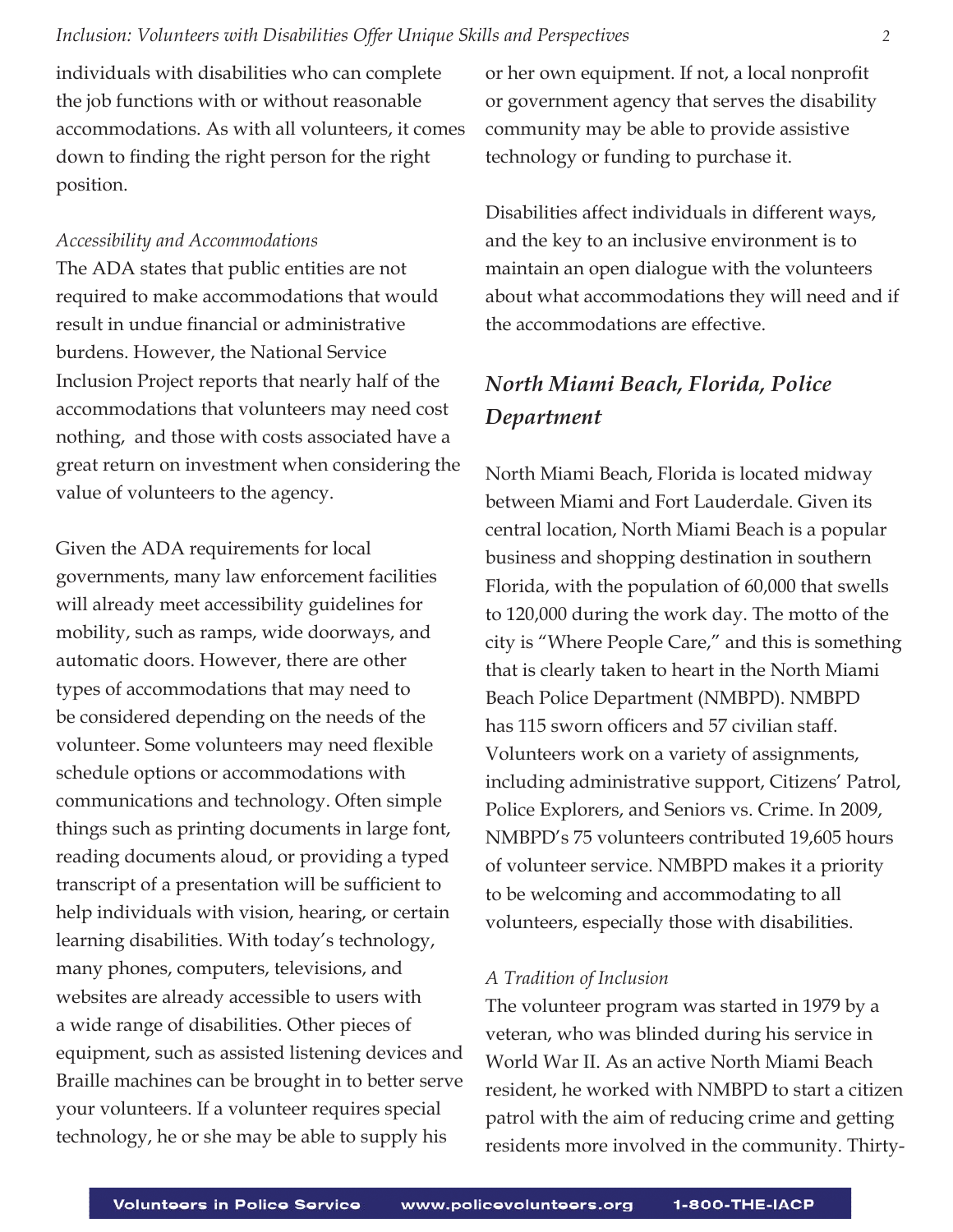one years later, the founding volunteer is still an active member of the citizen patrol, operating the police radio while riding along with a partner and training new recruits on radio operation and procedure.



 The Chief awards a 30 year service pin to NMBPD's founding volunteer.

In its 31 year history, the program has grown and expanded in many ways. The Citizens' Patrol remains NMBPD's largest volunteer project. It has grown from grassroots patrol in which volunteers drove their own vehicles to a robust program with 45 trained volunteers and five dedicated volunteer patrol cars, including two new Dodge Chargers purchased through the Law Enforcement Trust Fund. Many patrol volunteers are also certified as Parking Enforcement Specialists. This position requires a 16-hour training on Florida parking laws, driving techniques, and hostility diffusion. NMBPD Parking Enforcement Specialists are authorized to issue numerous types of citations with an emphasis on fire lane violations, expired vehicle tags, dead storage of derelict vehicles, parking on the sidewalk, parking too close to a fire hydrant and handicapped parking violations.

### *Handicapped Parking Enforcement*

NMBPD's Handicapped Parking Enforcement initiative is well supported in the city. In fact, the mayor of North Miami Beach is a volunteer Parking Enforcement Specialist. The mayor, who uses a wheelchair, is one of several volunteers with disabilities who contributes his time to the project. NMBPD partners with the North Miami Beach Leisure Services Department to provide wheelchair accessible vehicles to allow volunteers with mobility issues the opportunity to go out on patrol. NMBPD also received grant funding to purchase two handheld automatic citation writers to accommodate volunteers whose disabilities make it difficult to write. One Parking Enforcement Specialist volunteer, who uses a wheelchair, said that being an individual with disabilities can be socially isolating. He feels that the volunteer program gives him the chance to become engaged in the community, while helping to provide services to other residents with disabilities.

A weeklong "Permit or Ticket" campaign was held in July of 2010 in recognition of the 20th anniversary of the Americans with Disabilities Act. Both through the campaign and the ongoing efforts of the Handicapped Parking Enforcement Program, NMBPD is clear that its aim is not to collect revenue but to educate the public and raise awareness about the rights of disabled residents. Since its inception in 1991, the Handicapped Parking Enforcement initiative has been extremely successful in reducing violations.

*Advisory Committee for Individuals with Disabilities* Not only is the program successful in making parking spaces more available to those that need them, but it also sees that the revenues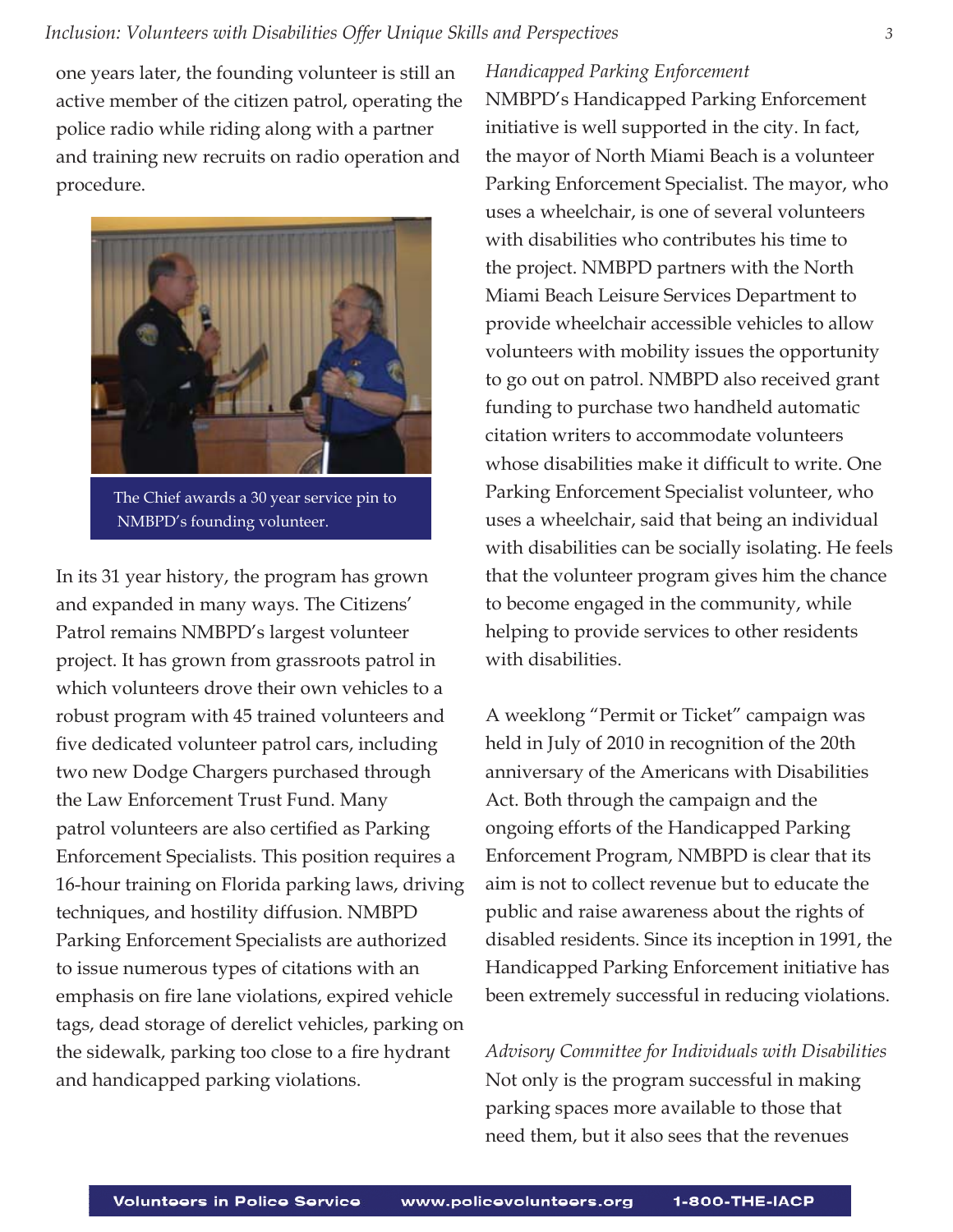

from the citations go toward services for North Miami Beach's disabled residents. Handicapped Parking citations generate thousands of dollars in fines each year and a portion

of the fines is dedicated toward improving city services for the disabled. The North Miami Beach Advisory Committee for Disabled Individuals, which includes the mayor and several NMBPD volunteers and staff members, decides how the funds will be spent. The major program funded by revenue from handicapped parking citations is the Disability Sports Program, through which a state of the art gym with handicapped accessible fitness equipment, a wheelchair tennis program, and a tandem biking program for visually impaired individuals were developed. The program has started a nonprofit arm that operates out of the police department, so they can solicit additional sponsorships and grants to support and expand the program. The Director of Police Services noted that some volunteers have come in from other jurisdictions to volunteer for NMBPD because they appreciate being able to see the direct results of their volunteer time going toward services for the disabled community.

# *Chesterfi eld County, Virginia, Police Department*

Chesterfield County, a suburb of Richmond, is the fourth largest municipality in Virginia, with a population of  $314,000$ . The Chesterfield County Police Department (CCPD) is a professionally accredited organization with 470 sworn officers and 138 civilian personnel. The VIPS program's 190 volunteers contributed 32,353 volunteer hours in 2009. VIPS tasks are divided into three levels. Level one includes the highest commitment positions requiring the most thorough training and background checks. These positions include the Auxiliary Police Unit and Motorist Assistance Team. Level two volunteers perform ongoing projects of a less intensive nature including office volunteers and the Neighborhood Watch Administrative Board. Level three volunteers help as needed with special events.

*Volunteer Placement and Accommodations* CCPD has a very diverse volunteer base. Volunteers range in age from 16 to 91 years old. The volunteer program also includes a number of individuals with disabilities who participate at different volunteer levels. During the initial volunteer interview, the volunteer coordinator learns about any special needs the individual has and places him or her in a position that accommodates the volunteer's needs and skill level. A volunteer who is hearing impaired recently started with the volunteer program. She requested to not be assigned to phone work,

but she is very efficient at filing documents and other administrative tasks. Several volunteers with mobility issues assist with office work that allows them to stay in one place during their volunteer time. It can be a challenge for them to get to and around the site, but they are happy to be a part of the program and proud of the work they contribute to the community.



 This CCPD Property Room Volunteer has limited mobility but extensive professional experience in purchasing and inventory management.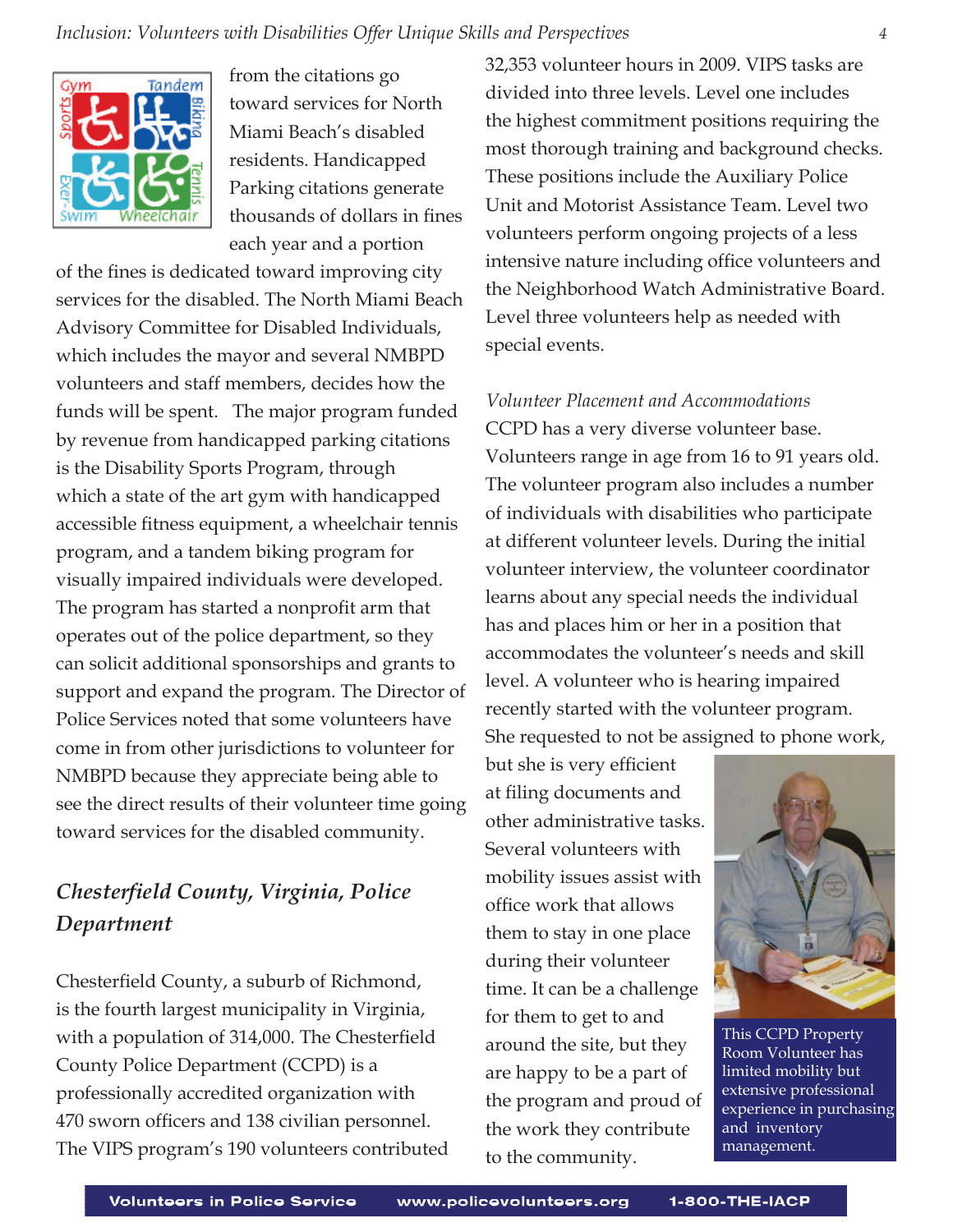### *Practical Testing Scenario Volunteers*

CCPD volunteers also contribute their time to help with the Department of Criminal Justice Services Mandated Practical Testing Week for the department's basic police academies. CCPD previously utilized officers to act out scenarios with recruits, but in 2004, they began using volunteers as actors to help reduce staff overtime and keep more officers on the beat. Utilizing community volunteers also offers recruits more realistic interactions, allowing them to be better trained to deal with a variety of citizens. The Volunteer Coordinator makes a point to include volunteers of all ages and different backgrounds to make the scenarios, such as shoplifting, vehicle stop and search, domestic assault, and lost Alzheimer's patients, as true to life as possible.

Volunteers with disabilities play an important part in these scenarios by helping recruits experience interactions they may not expect. A volunteer who is visually impaired is a regular participant in these training events. She is able to help recruits think about different ways to respond when a victim or bystander is unable to give a physical description because he or she could not see a perpetrator. Recruits also experience how to help when an individual cannot see to complete and sign the necessary paperwork. Many of the training scenario volunteers are elderly, giving the recruits the experience of handcuffing someone who may be frail or have mobility issues. Several hearing impaired volunteers help recruits learn to better enunciate and communicate to be understood when hearing presents a barrier. One of these volunteers is proficient in sign language, and she is able to prepare recruits for interactions in which nonverbal communication may be necessary. One CCPD volunteer said of her

experience, "I feel it is my duty as a citizen of this county to assist those who will be protecting my community and who I might possibly need in an emergency or non-emergency situation. I want to help them be the best trained officers they can be."



 A visually impaired CCPD volunteer acts out a realistic scene with training academy recruits

In addition to helping with police academy practical training, CCPD's scenario actors have also participated in SWAT Hostage Negotiations, Surveillance Team training with the Virginia Department of Criminal Justice Services, and training at the U.S. Defense Supply Center in Richmond. In all of these scenarios, the use of diverse volunteers, particularly those with disabilities, offers the opportunity for law enforcement to become more aware of how to effectively respond to the needs of all of their residents.

## *Concord, California, Police Department*

Concord, California is a city of 127,000 people located 29 miles east of San Francisco. The Concord Police Department (CPD) has 150 sworn officers and 150 civilian staff. The CPD VIPS program has 80 active volunteers. VIPS volunteers work on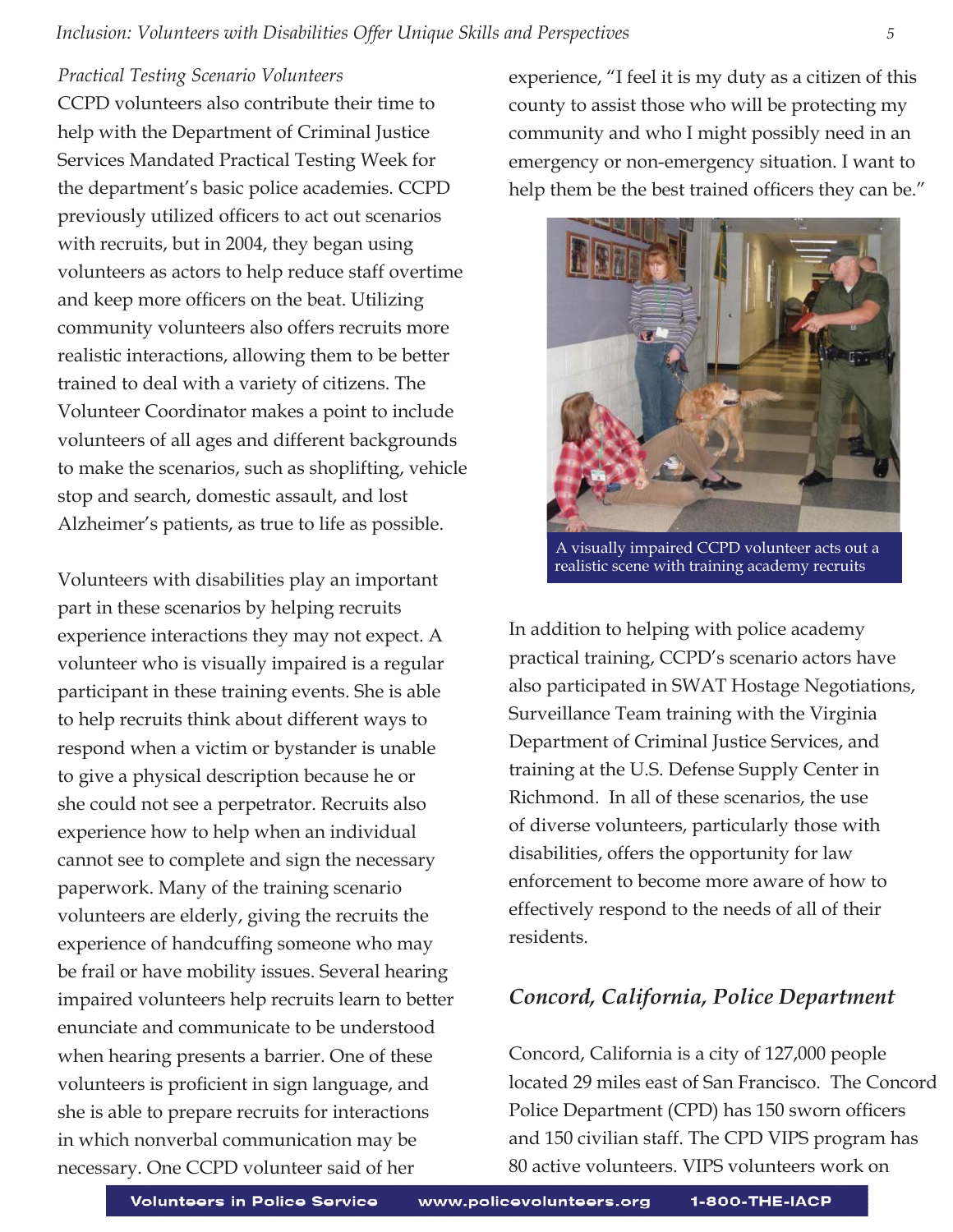### *Inclusion: Volunteers with Disabilities Offer Unique Skills and Perspectives 6*

more than 15 projects, including neighborhood patrol, business license enforcement, records management, police department tours, and the Community Emergency Response Team.

*Special Needs Volunteers in Emergency Planning* Recognizing the need to ensure that individuals with disabilities are served effectively during emergency situations, the Concord Police Department started a Functional Needs Group of government agencies and community organizations that serve the special needs community. The committee meets monthly to adapt the city's All Hazards Emergency Operations Plan to address sheltering, transportation, and other issues for residents with disabilities and other special needs. The committee is currently planning a voluntary self-identification project in which individuals with special needs can place stickers on the front windows of their homes. In the event of an emergency evacuation or other crisis, the stickers will allow emergency personnel to easily identify the residences of individuals in need of special assistance.

In keeping with the popular disability advocacy slogan "nothing about us…without us" that encourages active involvement of persons with disabilities in the development of plans and policies that affect their lives, CPD makes an effort to include individuals with disabilities on the special needs planning committee. These volunteers provide first hand accounts of their needs and concerns to ensure that effective emergency plans can be made. One committee volunteer is a Concord resident who uses a wheelchair. She comes to the meetings with an aide and is able to share her perspective on

assisting residents with mobility issues. The committee ensures that all meetings are held in CPD's wheelchair accessible facility.

Another volunteer with hearing and vision impairments works on the special needs committee in addition to other VIPS duties. He is aided by a service dog to assist with his mobility and uses a screen reader program called Job Access with Speech (JAWS) to access written text. This software converts text from websites and documents into an audio format that the volunteer can listen to. With his JAWS software, the volunteer is able to research on his home computer and bring information back to committee meetings. He helps keep the committee up to date on news regarding the Americans with Disabilities Act and other local and national disability issues, as well as provides information specific to the needs of visually and hearing impaired individuals. Some of his contributions include pointing out issues with service animal accessibility in shelter plans and notifying the committee that JAWS software cannot convert pdf files into audio, making visually impaired people unable



 CPD volunteers help with community outreach about volunteering and emergency preparedness.